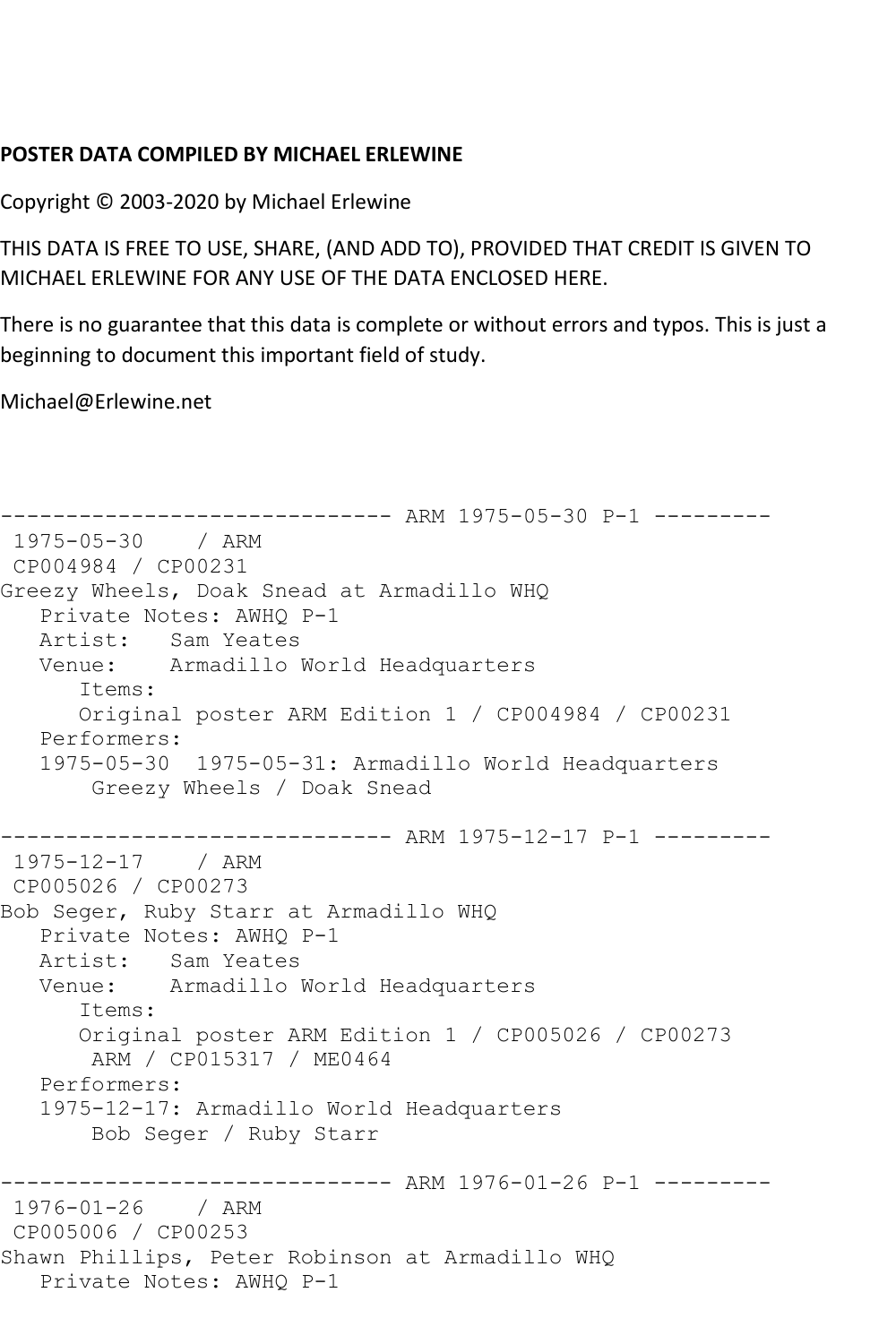Artist: Sam Yeates Venue: Armadillo World Headquarters Items: Original poster ARM Edition 1 / CP005006 / CP00253 ARM / CP015334 / ME0481 Performers: 1976-01-26 1976-01-27: Armadillo World Headquarters Shawn Phillips / Peter Robinson ------------------------------ ARM 1976-01-30 P-1 --------- 1976-01-30 / ARM CP005008 / CP00255 Balcones Fault, Chastity Fox at Armadillo WHQ Private Notes: AWHQ P-1 Artist: Sam Yeates Venue: Armadillo World Headquarters Items: Original poster ARM Edition 1 / CP005008 / CP00255 ARM / CP018642 / THJME0144 Performers: 1976-01-30: Armadillo World Headquarters Balcones Fault / Chastity Fox ------------------------------ ARM 1976-02-27 P-1 --------- 1976-02-27 / ARM CP005010 / CP00257 Gypsee Eyes, John Stahely at Armadillo WHQ Private Notes: AWHQ P-1 (5-copies) Artist: Sam Yeates Venue: Armadillo World Headquarters Items: Original poster ARM Edition 1 / CP005010 / CP00257 Performers: 1976-02-27: Armadillo World Headquarters Gypsee Eyes / John Stahely ------------------------------ 1976-05 P-1 --------- 1976-05 / CP010302 / CS05711 Backbone at Boondocks Club - Austin, TX Artist: Sam Yeates Venue: Boondocks Club Items: Original poster Edition 1 / CP010302 / CS05711 Performers: 1976-05: Boondocks Club Backbone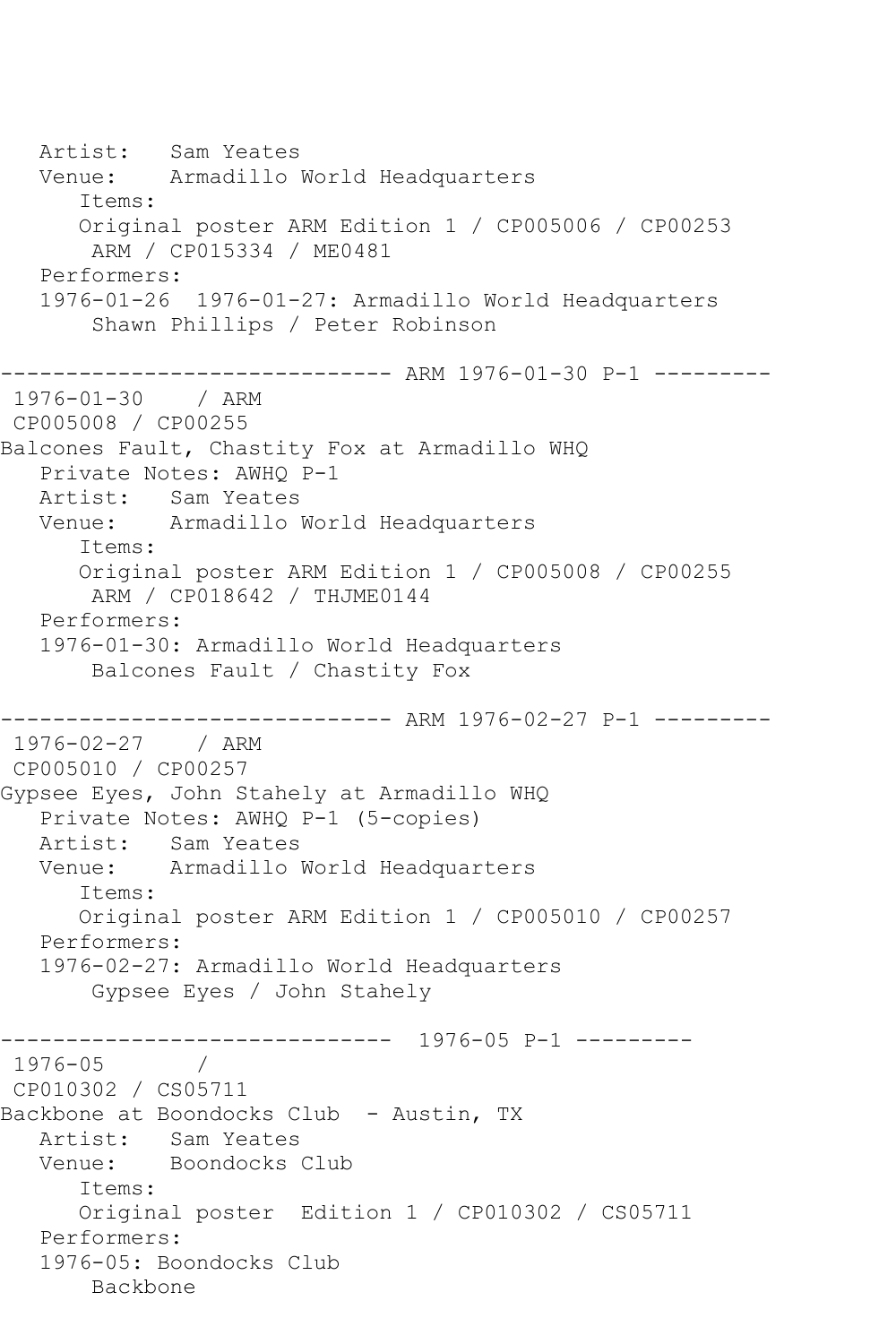------------------------------ ARM 1976-06-11 P-1 --------- 1976-06-11 / ARM CP004911 / CP00157 Balcones Fault, Cold Nose Five at Armadillo WHQ Private Notes: AWHQ P-1(yellow) Artist: Sam Yeates Venue: Armadillo World Headquarters Items: Original poster ARM Edition 1 / CP004911 / CP00157 ARM / CP018655 / THJME0157 Performers: 1976-06-11 1976-06-12: Armadillo World Headquarters Balcones Fault / Cold Nose Five / Chastity Fox ------------------------------ 1976-06-11 P --------- 1976-06-11 / CP047556 / CP047556 Balcones Fault Cold Nose Five, Chastity Fox and the control of the late Armadillo World Headquarters - Austin, TX Private Notes: AWHQ Benefit: Full Moon Concert Artist: Sam Yeates Venue: Armadillo World Headquarters Items: Original poster / CP047556 / CP047556 Performers: 1976-06-11 1976-06-12: Armadillo World Headquarters Balcones Fault / Chastity Fox ------------------------------ 1976-06-11 P --------- 1976-06-11 / CP060499 / CP060499 Balcones Fault, Cold Nose Five at Armadillo World Headquarters - Austin, TX Artist: Sam Yeates Venue: Armadillo World Headquarters Items: Original poster / CP060499 / CP060499 (11 x 17) Performers: 1976-06-11 1972-06-12: Armadillo World Headquarters Balcones Fault / Cold Nose Five / Chastity Fox ------------------------------ ARM 1976-08-07 P-1 --------- 1976-08-07 / ARM CP004919 / CP00165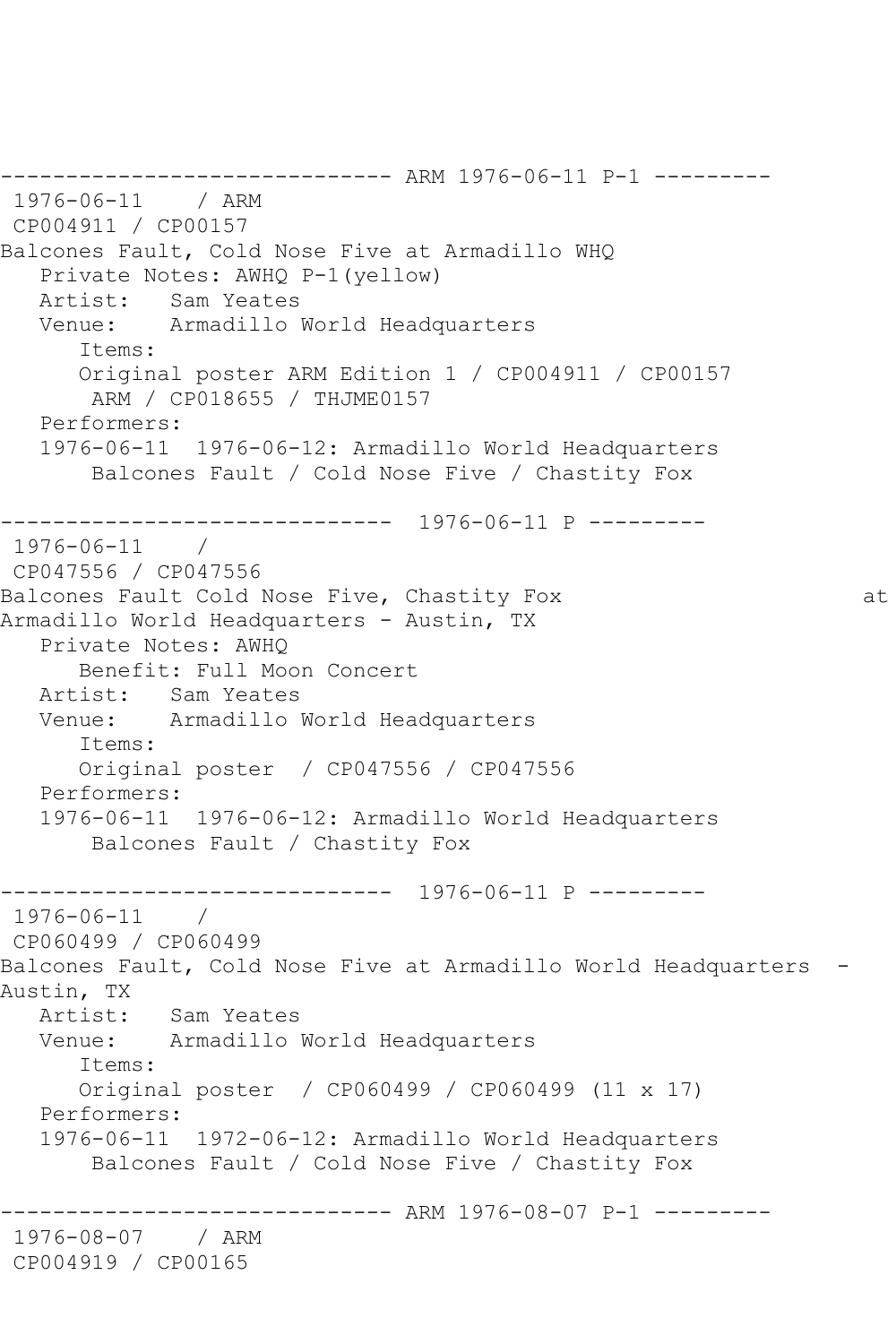```
6th Annual Birthday Party with Balcones Fault, Chastity Fox at 
Armadillo WHQ
   Private Notes: AWHQ P-1
       Series: 6th Birthday Party
   Artist: Sam Yeates
   Venue: Armadillo World Headquarters
       Items:
       Original poster ARM Edition 1 / CP004919 / CP00165
        ARM / CP019968 / XK037
   Performers:
   1976-08-07: Armadillo World Headquarters
        Balcones Fault / Chastity Fox
------------------------------ 1976-08-07 P ---------
1976-08-07 / 
CP061513
Balcones Fault, Chastity Fox at Armadillo World Headquarters 
[Austin, TX]
      Benefit: Sixth Birthday Party
   Artist: Sam Yeates
   Venue: Armadillo World Headquarters
       Items:
      Original poster / CP061513 / CP061513 (11-1/2 x 17-1/2)
   Performers:
   1976-08-07: Armadillo World Headquarters
        Balcones Fault / Chastity Fox
          ------------------------------ 1976-10-18 P-1 ---------
1976-10-18 / 
CP009433 / CS04178
Gino Vannelli at Municipal Auditorium
   Artist: Sam Yeates
   Venue: Municipal Auditorium
       Items:
      Original poster / CP010309 / CS05718
      Original poster Edition 1 / CP009433 / CS04178
      Original poster Edition 1 / CP015291 / ME0438
   Performers:
   1976-10-18: Municipal Auditorium
        Gino Vannelli
------------------------------ 1976-10-18 P ---------
1976-10-18 / 
CP046505 / CP046505
Gino Vannelli at Municipal Auditorium
   Private Notes: Texas *
      Benefit: Tickets at Armadillo World Headquarters
```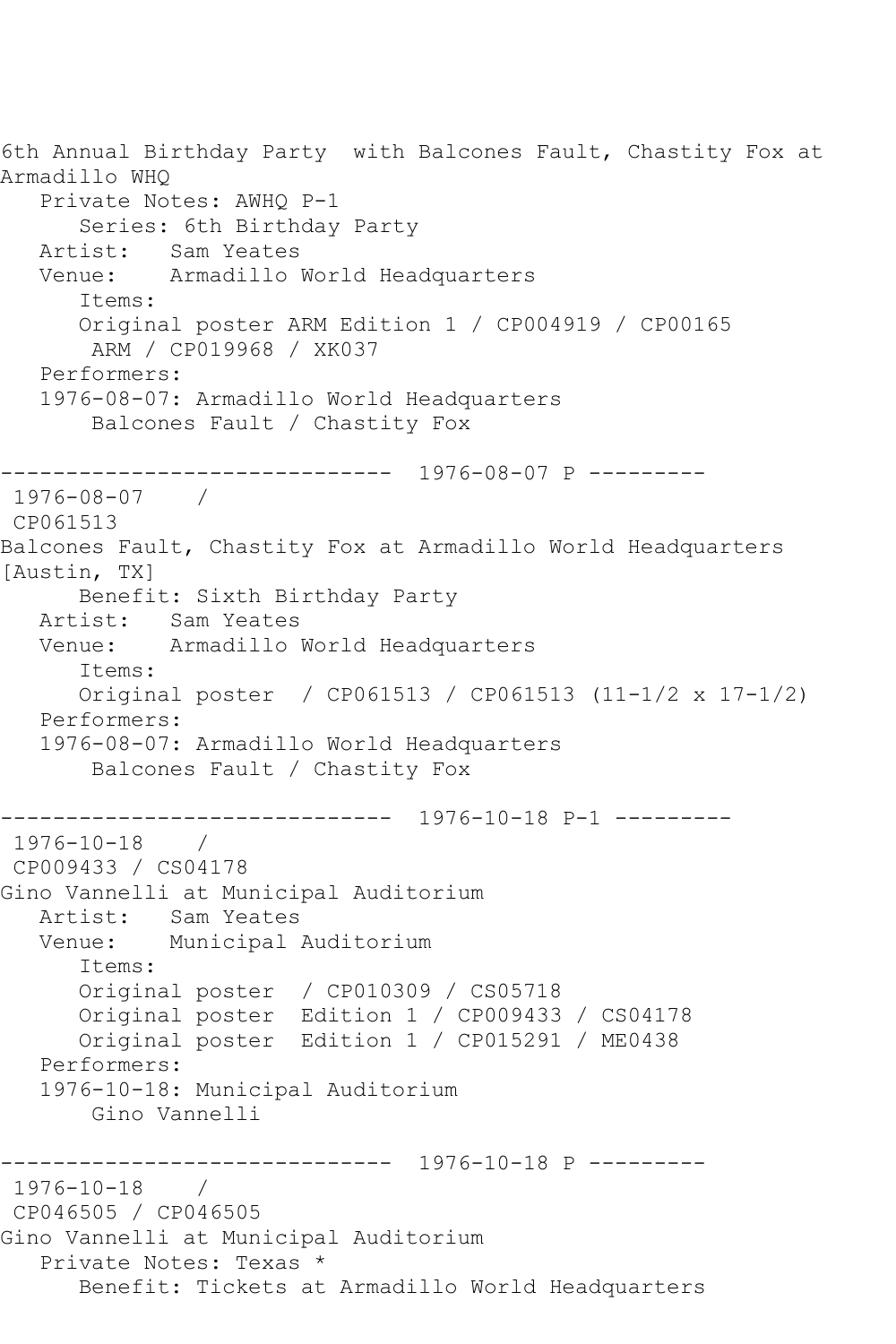Artist: Sam Yeates Venue: Municipal Auditorium Items: Original poster / CP046505 / CP046505 Performers: 1976-10-18: Municipal Auditorium Gino Vannelli ------------------------------ ARM 1976-10-18 P --------- 1976-10-18 / ARM CP047557 / CP047557 Gino Vannelli at Municipal Auditorium Private Notes: AWHQ P-1 (1-copies) Artist: Sam Yeates Venue: Municipal Auditorium Promoter: Armadillo World Headquarters Items: Original poster ARM / CP047557 / CP047557 Performers: 1976-10-18: Municipal Auditorium Gino Vannelli ------------------------------ ARM 1976-10-31 P-1 --------- 1976-10-31 / ARM CP004923 / CP00169 Freddie King, John Hammond at Armadillo WHQ Private Notes: AWHQ P-1 Artist: Sam Yeates Venue: Armadillo World Headquarters Items: Original poster ARM Edition 1 / CP004923 / CP00169 Original poster ARM Edition 1 / CP019886 / XJ019 ARM / CP015303 / ME0450 Performers: 1976-10-31: Armadillo World Headquarters Freddie King / John Hammond Jr. ---------- ARM 1976-12-31 P-1 ---------1976-12-31 / ARM CP004932 / CP00179 Too Smooth, Paul Ray and the Cobras at Armadillo WHQ Private Notes: AWHQ P-1<br>Artist: Sam Yeates Sam Yeates Venue: Armadillo World Headquarters Items: Original poster ARM Edition 1 / CP004932 / CP00179 Performers: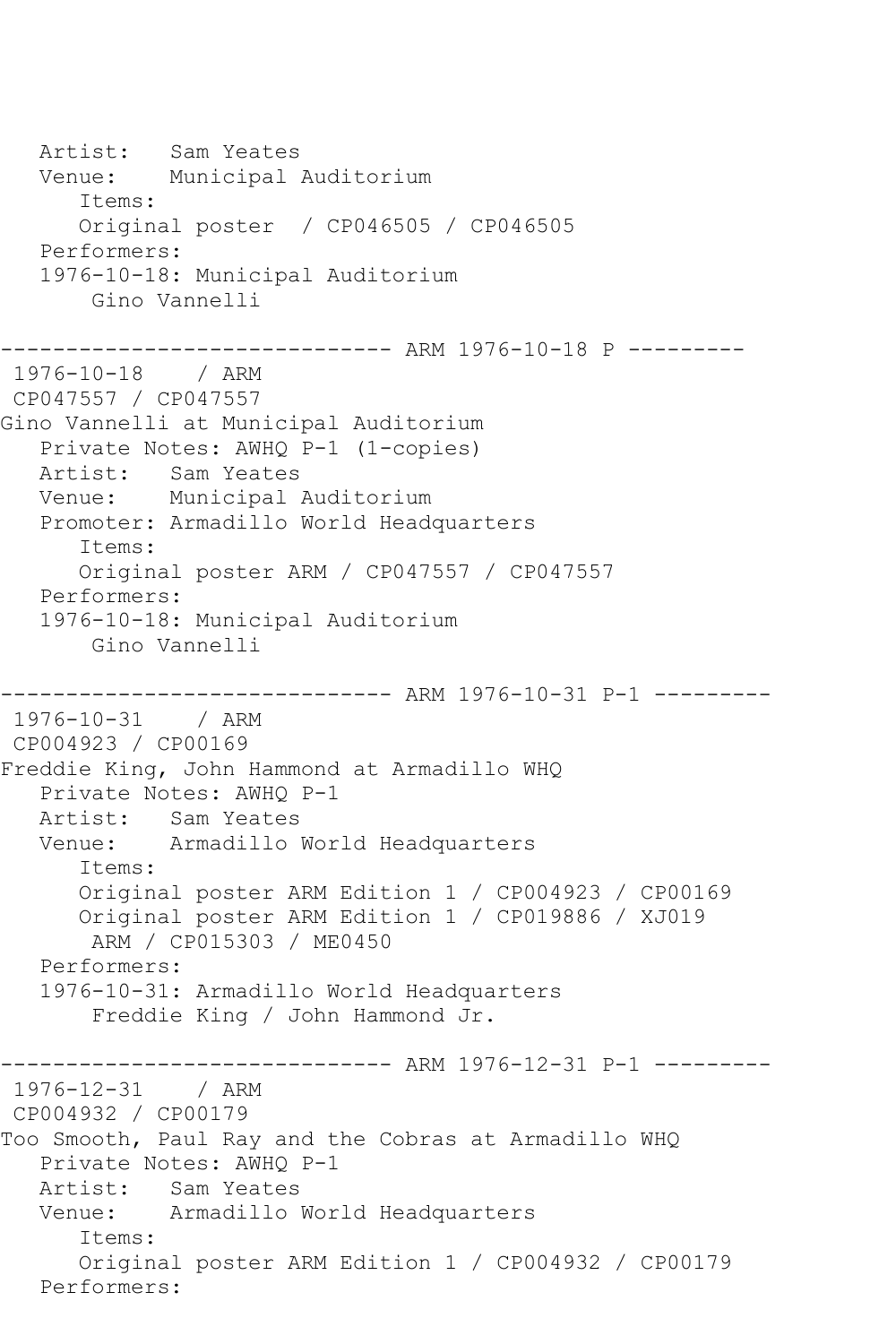1976-12-31: Armadillo World Headquarters Too Smooth / Paul Ray / Wommack Brothers ------------------------------ ARM 1977-02-15 P-1 --------- 1977-02-15 / ARM CP004943 / CP00190 Runaways, Wommack Brothers at Armadillo WHQ Private Notes: AWHQ P-1 Artist: Sam Yeates Venue: Armadillo World Headquarters Items: Original poster ARM Edition 1 / CP004943 / CP00190 ARM / CP015324 / ME0471 Performers: 1977-02-15: Armadillo World Headquarters Runaways / Wommack Brothers ------------------------------ 1977-02-15 P --------- 1977-02-15 / CP060622 / CP060622 Runaways, Wommack Brothers at Armadillo World Headquarters - Austin, TX Artist: Sam Yeates Venue: Armadillo World Headquarters Items: Original poster / CP060622 / CP060622 (11 x 17) Performers: 1977-02-15: Armadillo World Headquarters Runaways / Wommack Brothers ----------- AOH 1984-04-28 P-1 ---------1984-04-28 / AOH CP010296 / CS05705 Bonnie Raitt, Richard Thompson at Austin Opera House - Austin, TX Artist: Sam Yeates Venue: Austin Opera House Promoter: Roadstar Production Items: Original poster AOH Edition 1 / CP010296 / CS05705 Performers: 1984-04-28: Austin Opera House Bonnie Raitt / Richard Thompson ------------------------------ AOH 1988-04-10 P-1 --------- 1988-04-10 / AOH CP004160 / CD04569 11th Annual Spamarama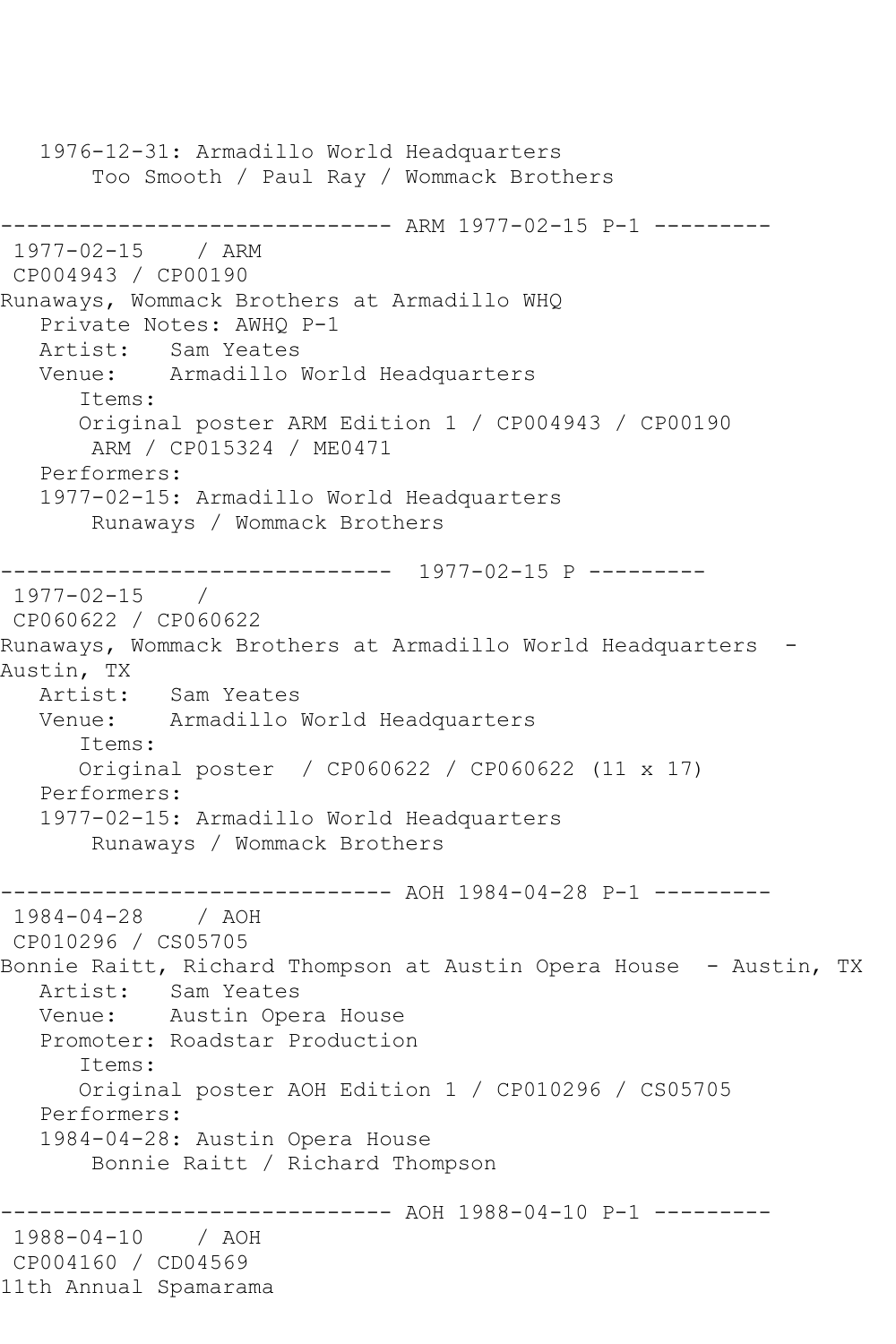Series: 11th Annual Artist: Sam Yeates Venue: Austin Opera House Items: Original poster AOH Edition 1 / CP004160 / CD04569 Performers: 1988-04-10: Austin Opera House Doug Sahm / Uranium Savages / Austin Lounge Lizards / Geezinslaw Brothers ------------------------------ 1988-zz-zz P --------- 1988-zz-zz / CP053230 / CP053230 Lone Star Sea Gulps Artist: Sam Yeates Items: Original poster / CP053230 / CP053230 Performers: 1988-zz-zz: ------------------------------ 1989-03-19 P-1 --------- 1989-03-19 / CP010297 / CS05706 2nd Annual Equinox Art Show at Texicalli Grille 2nd Annual Series: 2nd Annual Artist: Sam Yeates Venue: Texicalli Grille Items: Original poster Edition 1 / CP010297 / CS05706 Performers: 1989-03-19: Texicalli Grille Dale Wilkins / R. St. Paul / Micael Priest / Bill Narum / Merritt / Frank Kozik / Guy Juke (De White) / Henry Gonzalez / Danny Garrett / T. Bee / Kerry Awn (Kerry Fitzgerald) ------------------------------ AOH 1989-03-23 P-1 --------- 1989-03-23 / AOH CP010307 / CS05716 Steve Earle at Austin Opera House - Austin, TX Artist: Sam Yeates Venue: Austin Opera House Items: Original poster AOH Edition 1 / CP010307 / CS05716 Performers: 1989-03-23: Austin Opera House Steve Earle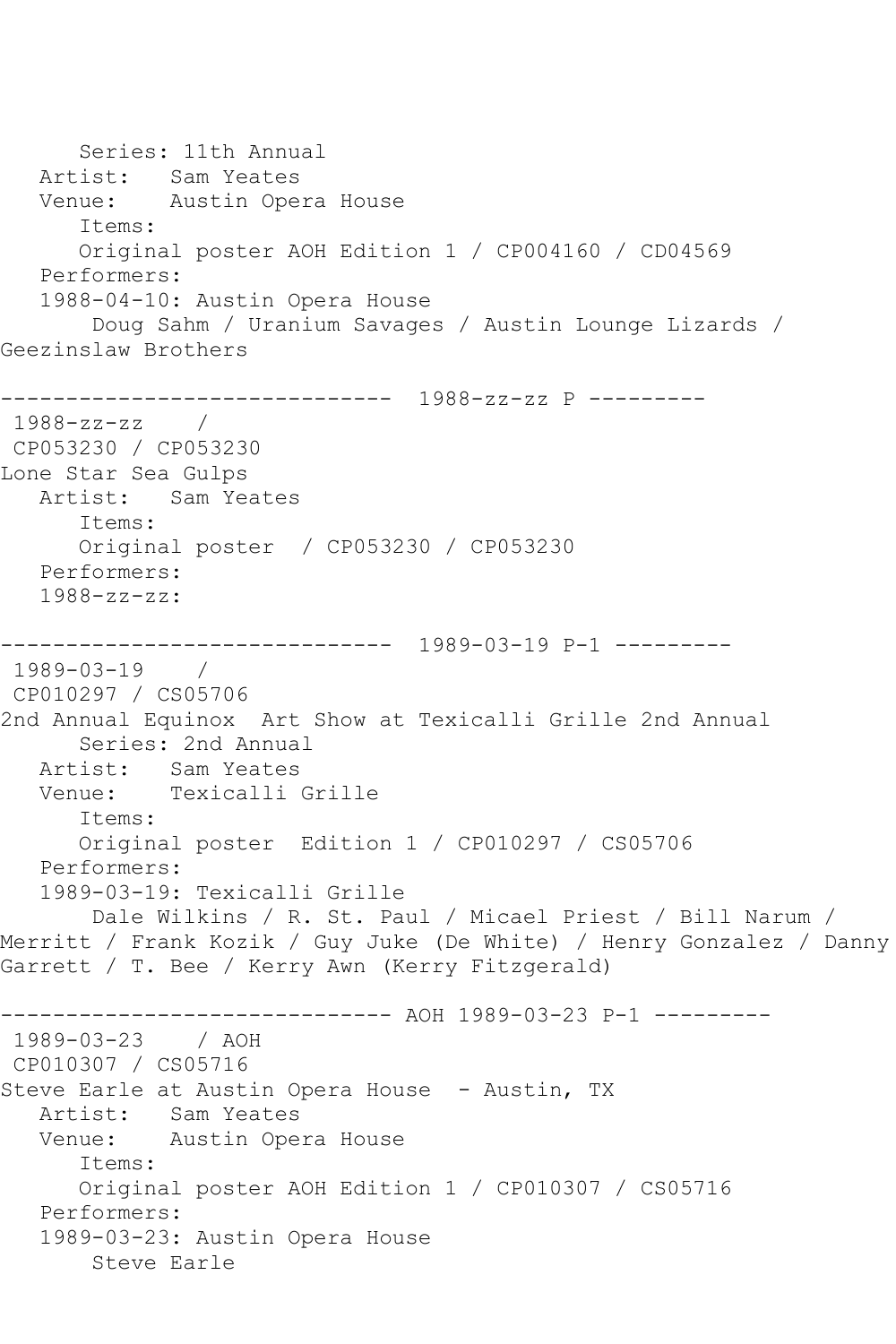------------------------------ 1989-03-24 P-1 --------- 1989-03-24 / CP010304 / CS05713 Joan Jett and the Blackmhearts Artist: Sam Yeates Items: Original poster Edition 1 / CP010304 / CS05713 Performers: 1989-03-24: ------------------------------ AOH 1989-04-01 P-1 --------- 1989-04-01 / AOH CP010306 / CS05715 Charlie Sexton, Water the Dog at Austin Opera House - Austin, TX Artist: Sam Yeates Venue: Austin Opera House Items: Original poster AOH Edition 1 / CP010306 / CS05715 Performers: 1989-04-01: Austin Opera House Charlie Sexton / Water the Dog / Sidewinder ------------------------------ AOH 1989-04-13 P-1 --------- 1989-04-13 / AOH CP010299 / CS05708 Randy Newman at Austin Opera House - Austin, TX Artist: Sam Yeates Venue: Austin Opera House Items: Original poster AOH Edition 1 / CP010299 / CS05708 Performers: 1989-04-13: Austin Opera House Randy Newman ------------------------------ 1989-09-30 P --------- 1989-09-30 / Pecan Street Festival at East 6th Street Artist: Sam Yeates<br>Venue: East 6th S East 6th Street Items: Original poster / Performers: 1989-09-30: East 6th Street ------------------------------ 198? P ---------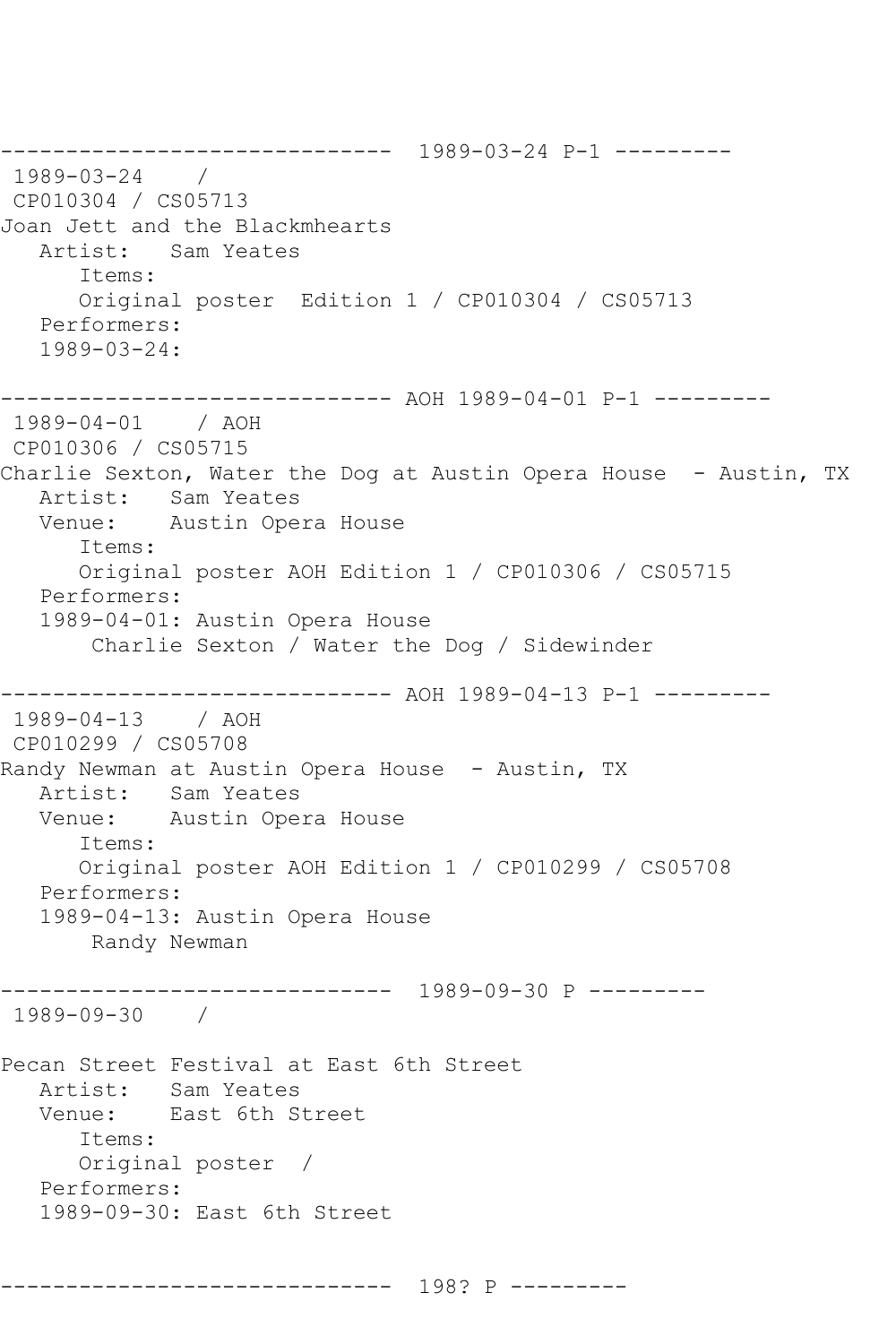198? / Willie Nelson, Emmylou Harris at Austic City Limits - Austin, TX Artist: Sam Yeates<br>Venue: Austic Cit Austic City Limits Items: Original poster / Performers: 198?: Austic City Limits Willie Nelson / Emmylou Harris / George Strait / George Thorogood ------------------------------ AOH 1990 P-1 --------- 1990 / AOH CP009426 / CS04171 Turk Pipkin, Esther's Follies at Austin Opera House - Austin, TX Artist: Sam Yeates Venue: Austin Opera House Items: Original poster AOH Edition 1 / CP009426 / CS04171 Performers: 1990: Austin Opera House Turk Pipkin / Esther's Follies / Mady Kaye / Almost Bros. ------------------------------ AOH 1990-05-15 P-1 --------- 1990-05-15 / AOH CP010300 / CS05709 3 Dog Night at Austin Opera House - Austin, TX Artist: Sam Yeates Venue: Austin Opera House Items: Original poster AOH Edition 1 / CP010300 / CS05709 Performers: 1990-05-15: Austin Opera House 3 Dog Night ------------------------------ AUDS 1990-05-27 P-1 --------- 1990-05-27 / AUDS CP010298 / CS05707 8th Annual 7-Bird Riverfest: Fabulous Thunderbirds, Little Feat at Auditorium Shores - Austin, TX Series: Artist: Sam Yeates Venue: Auditorium Shores Items: Original poster AUDS Edition 1 / CP010298 / CS05707 Performers: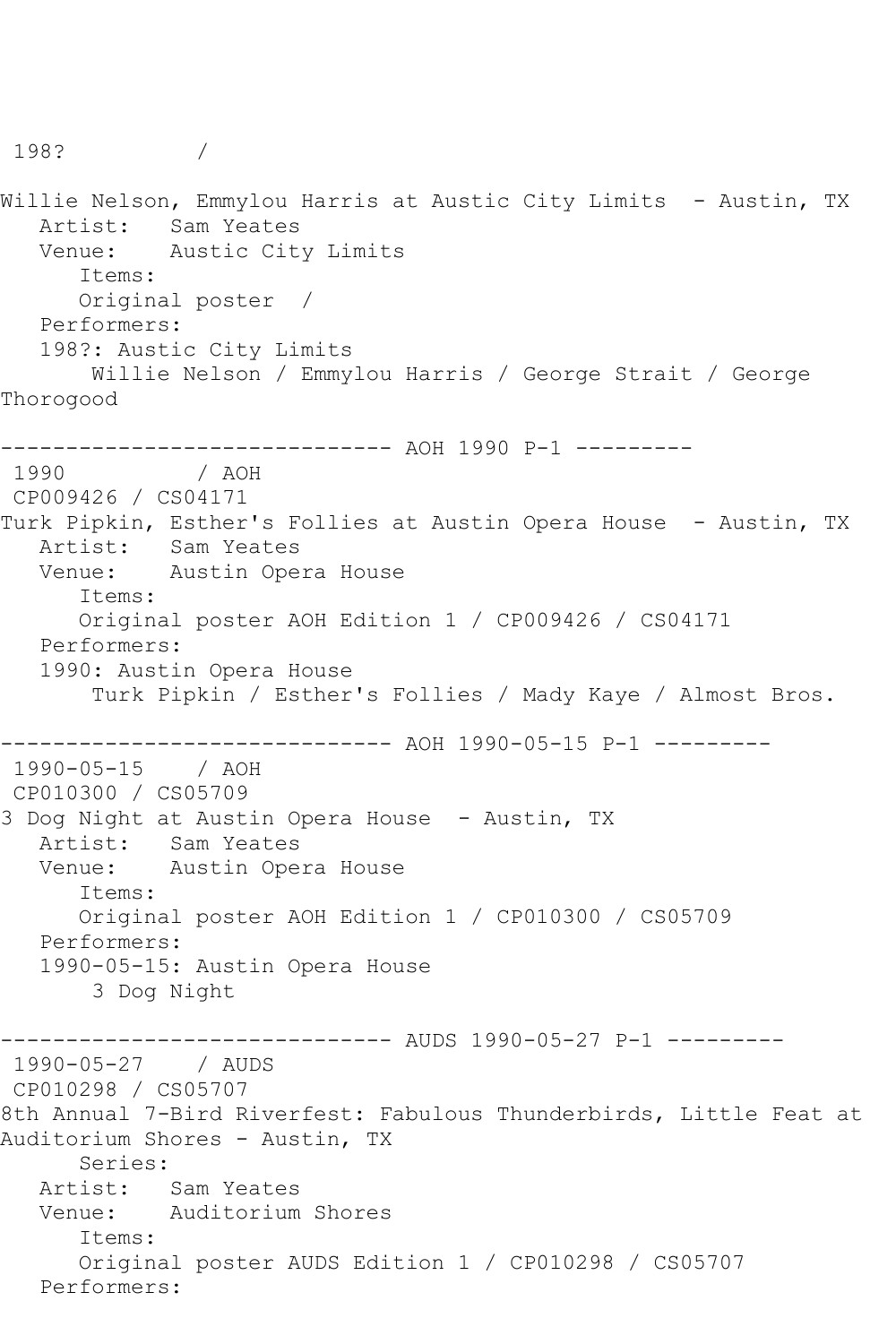1990-05-27: Auditorium Shores Fabulous Thunderbirds / Little Feat / Red Hot Chili Peppers / Tragically Hip ------------------------------ 1990-06-20 P --------- 1990-06-20 / Matt Guitar Murph at Antone's - Austin, TX Artist: Sam Yeates<br>Venue: Antone's Venue: Items: Original poster / Performers: 1990-06-20: Antone's Matt Guitar Murph ------------------------------ 1990-11-03 P --------- 1990-11-03 / Balcones Fault at Austin Opera House - Austin, TX Artist: Sam Yeates Venue: Austin Opera House Items: Original poster / Performers: 1990-11-03: Austin Opera House Balcones Fault ------------------------------ AOH 1991-05-10 P-1 --------- 1991-05-10 / AOH CP010308 / CS05717 Rock and Roll Auction at Austin Opera House - Austin, TX Artist: Sam Yeates<br>Venue: Austin Ope Austin Opera House Items: Original poster AOH Edition 1 / CP010308 / CS05717 Performers: 1991-05-10: Austin Opera House Arc Angels ------------------------------ CDD 1993-04-04 P-1 --------- 1993-04-04 / CDD CP004165 / CD04574 16th Annual Spamarama 1993 Series: 16th Annual Artist: Sam Yeates Venue: Cedar Door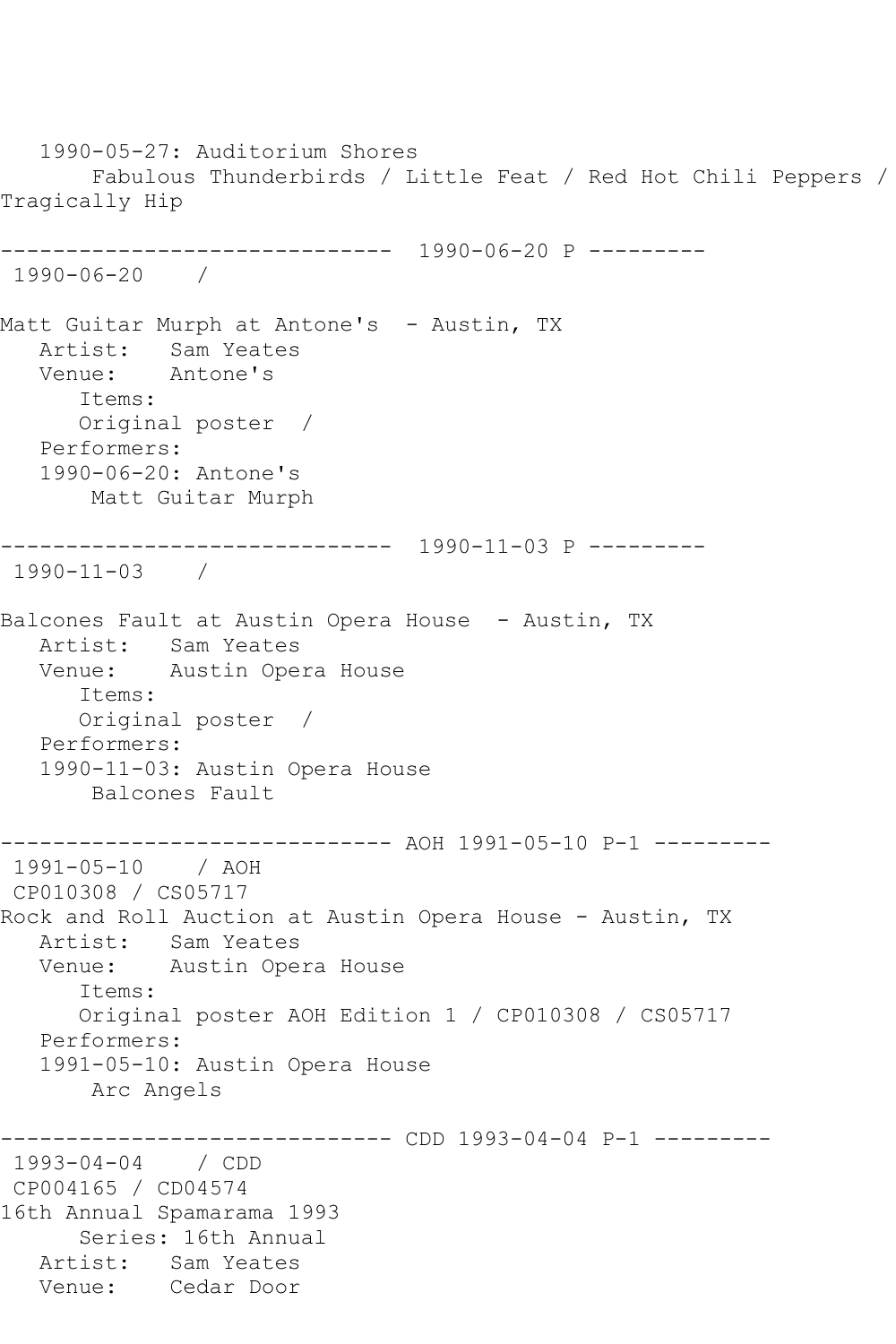Items: Original poster CDD Edition 1 / CP004165 / CD04574 Performers: 1993-04-04: Cedar Door ------------------------------ AUDS 1997-04-05 P-1 --------- 1997-04-05 / AUDS CP004169 / CD04578 20th Anniversary Spamarama 1997 Series: 20th Anniversary Artist: Sam Yeates<br>Venue: Auditorium Auditorium Shores Items: Original poster AUDS Edition 1 / CP004169 / CD04578 Performers: 1997-04-05: Auditorium Shores ------------------------------ 19zz-11-20 P --------- 19zz-11-20 / CP061624 Austin Poster Art of the '70s at Skagen Brakhage Studiow Artist: Sam Yeates Venue: Skagen Brakhage Studiow Items: Original poster / CP061624 Original poster Edition 1 / CP010301 / CS05710 (11 x 17) Performers: 19zz-11-20 19zz-12-21: Skagen Brakhage Studiow ------------------------------ NONE P-1 --------- NONE / CP010305 / CS05714 Lone Star Beer ad Artist: Sam Yeates Items: Original poster Edition 1 / CP010305 / CS05714 / CP004289 / CD04735 Performers: NONE: ------------------------------ ANT NONE P-1 --------- NONE / ANT CP010303 / CS05712 Matt Murphy at Antone's - Austin, TX